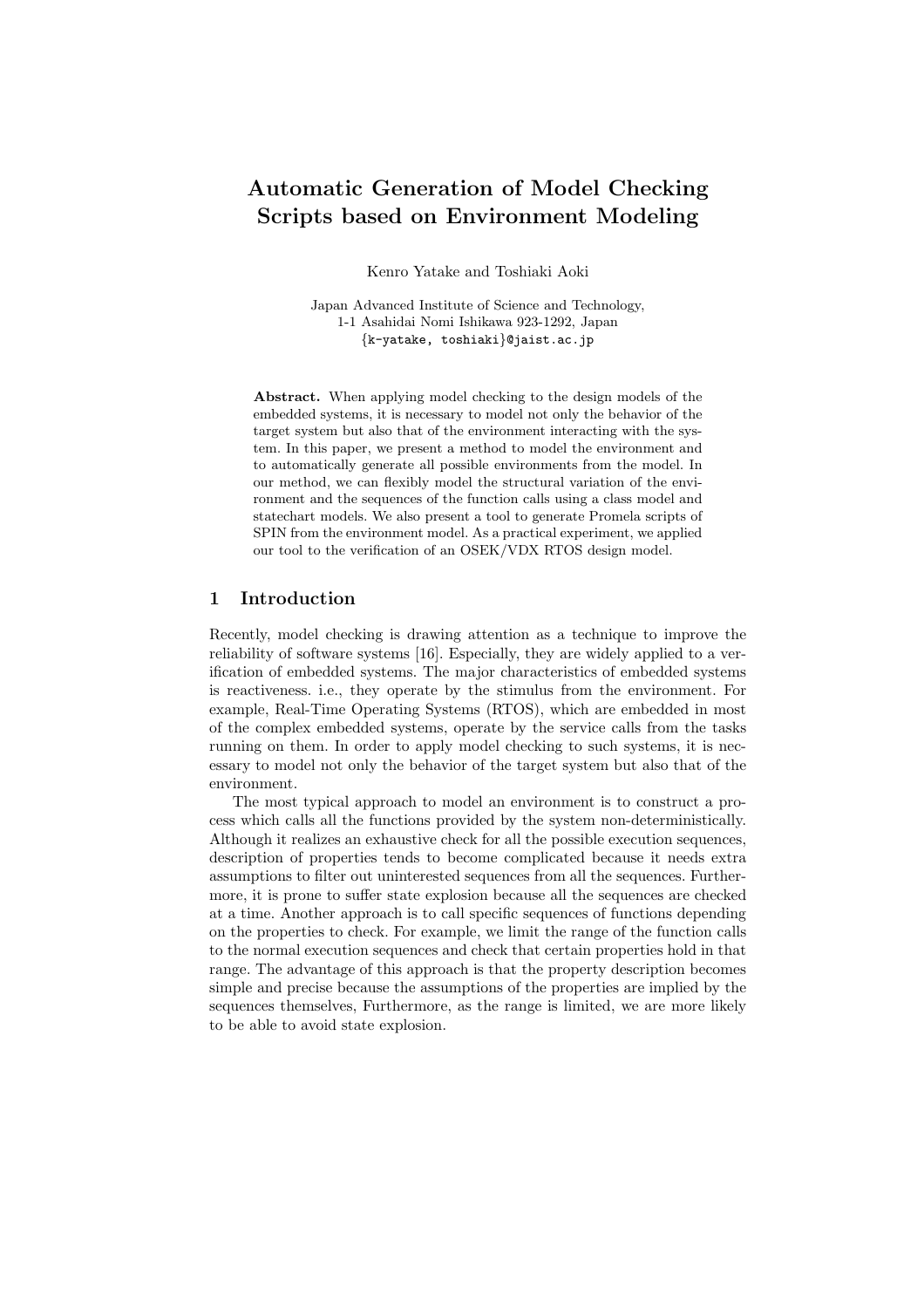We consider the latter approach is more realistic. However, we must further consider the structural variation of the environment. For example, the environment of an RTOS consists of a multiple number of tasks and resources. There are also various patterns in their priority values and function call relationships. Although we need to check the system for all the environment variations, the number of the variations is so large that we cannot construct them by hand.

To cope with this problem, we propose an environment modeling method where we model the environment variations in a model called *environment model* and automatically generate all possible environments from the model. To allow the use in practice, we defined the environment model based on UML [9]. In a class model, we can model the structural variation of the environment. In statechart models, we can define the sequences of the function calls. Our method is implemented as a tool called *environment generator* which inputs an environment model and outputs environments as Promela scripts of SPIN. As a practical experiment, we applied the tool to the verification of an RTOS design model which is based on OSEK/VDX RTOS specification [1]. In this paper, we explain the details of our method and the verification experiment of the RTOS model.

This paper is organized as follows. In section 2, we explain the approach of our method. In section 3, we explain the environment model. In section 4, we explain the environment generation and the tool. In section 5, we show the verification experiment. In section 6, we discuss the coverage and parallelization of our method. In section 7, we give a conclusion and future work.

# 2 Approach

Let us explain how reactive systems are verified using an environment. Fig.1 shows an RTOS and its environment. The RTOS implements data structures such as a task control blocks and a ready queue and provides functions such as ActivateTask() and TerminateTask(). If these functions are called, the RTOS schedules the tasks based on their priorities. To verify this behavior, we prepare an environment, for example, consisting of two tasks T1 and T2 (T2's priority is higher than T1's). This environment describes a sequence of function calls and state transitions of the tasks expected by the calls. For example, if the function ActivateTask() is called to T2, T2 is expected to become running. Then, if the same function is called to T1, T1 is expected to become ready. To verify that the RTOS satisfies this expectation, we apply model checking to the RTOS in combination with the environment. Specifically, in each state of the environment, we check the consistency between the environment state and the internal values of the RTOS. For example, if T1 and T2 are ready and running, the ready queue in the RTOS must contain the identifier of T1, and the variable turn (representing the running task) must contain the identifier of T2. By checking this consistency, we verify the behavior of the RTOS.

The problem of this approach is that this environment is only one of the cases of the large number of environment variations. We need to verify the RTOS for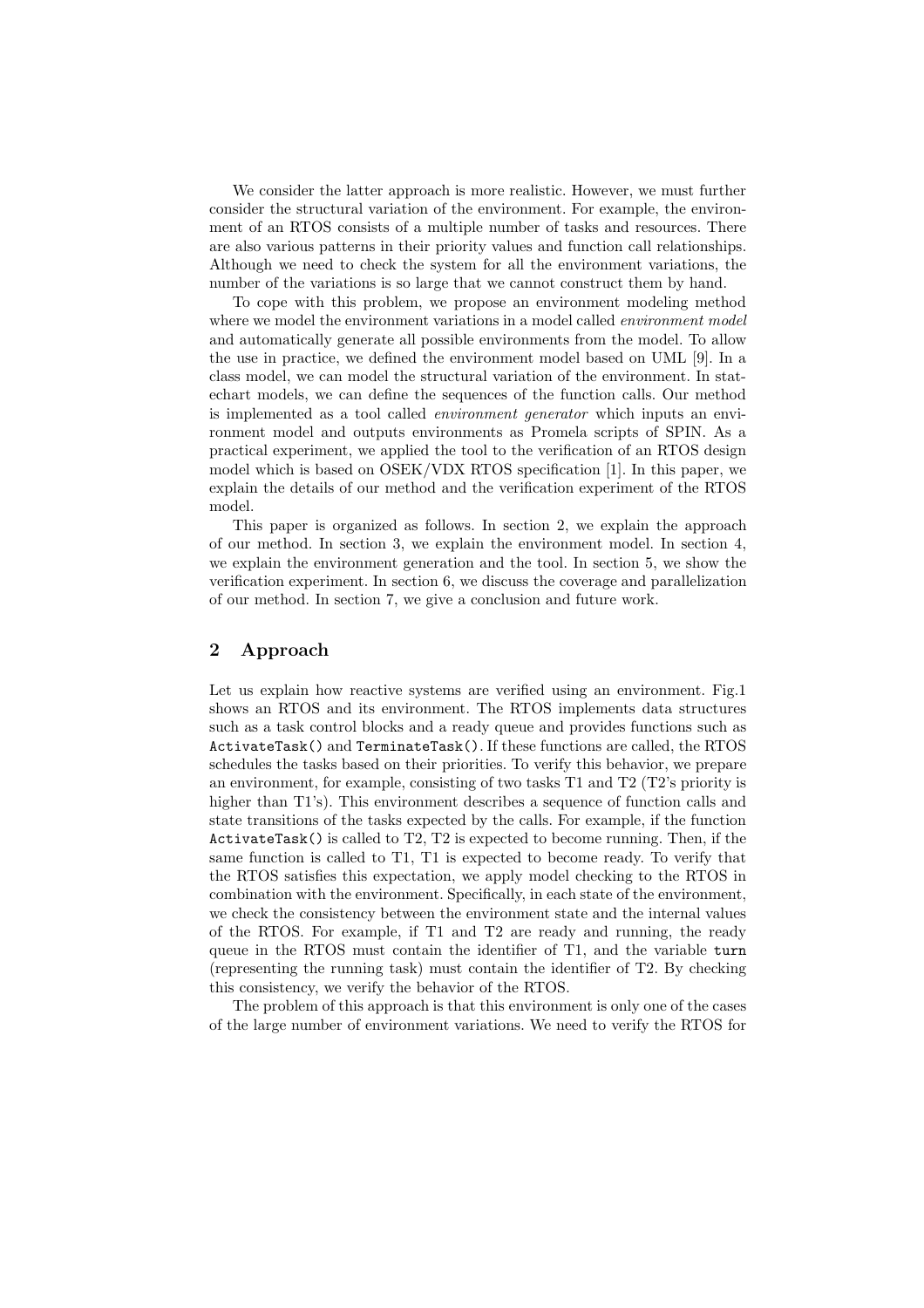

Fig. 1. Model checking with an environment

all the variations with respect to the structures such as the number of tasks and resources, the patterns of the priority values and function call relationships. But it is unrealistic to construct all of them by hand. One could think of constructing a general environment with  $m$  tasks and  $n$  resources, but this is prone to suffer state explosion.

To cope with this problem, we introduce a model to describe the environment variations and automatically generate all the environments from the model. Fig. 2 summarizes this idea. To verify the target system (RTOS design model), we first construct an environment model. This model is based on UML in which all possible environment structures are defined using parameters with ranges. Then, we generate all the environment instances from the model using the environment generator. All the generated instances, which are structurally different from each other, cover all the variations of the environment. The environment generator inputs an environment model as a text file and outputs the environments as Promela scripts. Finally, we combine the target system with each environment instance and conduct model checking using SPIN.

Our approach has the following advantages:

- 1. Easy syntax: The syntax of the environment model is based on UML which is familiar to most of the software engineers. This lowers the hurdle for introducing our method to the software development in practice.
- 2. Alleviation of state explosion problem: It alleviates the state explosion problem by structurally dividing the whole environment into individual environment. As each environment can be checked in a relatively small state space, we are likely to be able to check the whole environment without causing state explosion.
- 3. Difference analysis on debugging: When a bug is detected in model checking, our method allows us to structurally analyze its source, i.e., we can identify the structural boundary of the source of a bug by comparing the check results. For example, when the two results "The case of 2 tasks and no resources is correct" and "The case of 2 tasks and 1 resource is not correct" are obtained, we can presume that the resource handling function contains a bug.
- 4. Generality: It can be generally applied to the verification of reactive systems. Our method is especially effective for the systems whose environment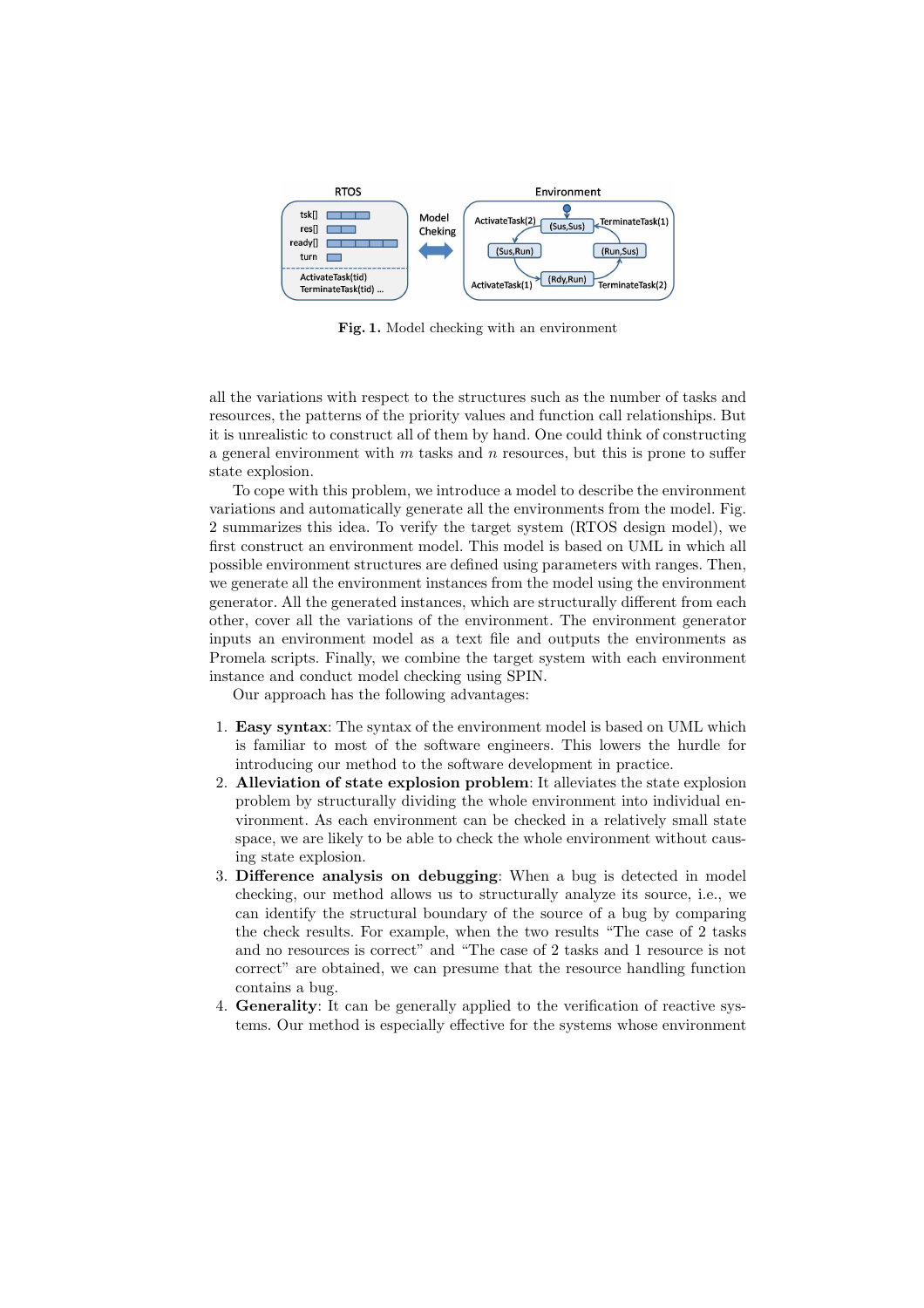

Fig. 2. Environment modeling method

has a lot of structural variations. Examples of such systems are operating systems and middleware systems.

# 3 Environment models

In this section, we explain environment models with an example of RTOS. We also present formal definitions in A.1.

# 3.1 Class model

Fig.3 shows the class model of the environment for an RTOS. The class model consists of a class representing a target system and classes representing its environment. In the figure, the class RTOS is the target system and the two classes Task and Resource are the environment classes.

The target class defines two kinds of functions as the interface with the environment. The functions labeled with fun are *trigger functions*. They trigger the state transition of the target system. For example, ActivateTask(tid,dtid) is the function to activate the task of ID dtid (tid is the ID of the caller task). The argument of a function is defined with a range like  $\text{tid:1..M}$ . representing the variation of the arguments. The functions labeled with ref are *reference functions*. They refer the internal values of the target system. They are used to define assertions (explained later in this section).

The environment classes are defined with attributes, associations, and variables. They are labelled with attr, assoc, and var, respectively. An attribute is defined with a range like  $pr:1$ . P representing the variation of the attribute values. (pr is a priority of a task.) An association is also defined with a range like res:0..N. representing the variation of the multiplicity, i.e., the number of objects linked with an object. The associations from the target class to an environment class defines the number of objects which instantiate from the environment class. A variable is a data of an object which can be dynamically changed along with state transitions. It is defined with a default value.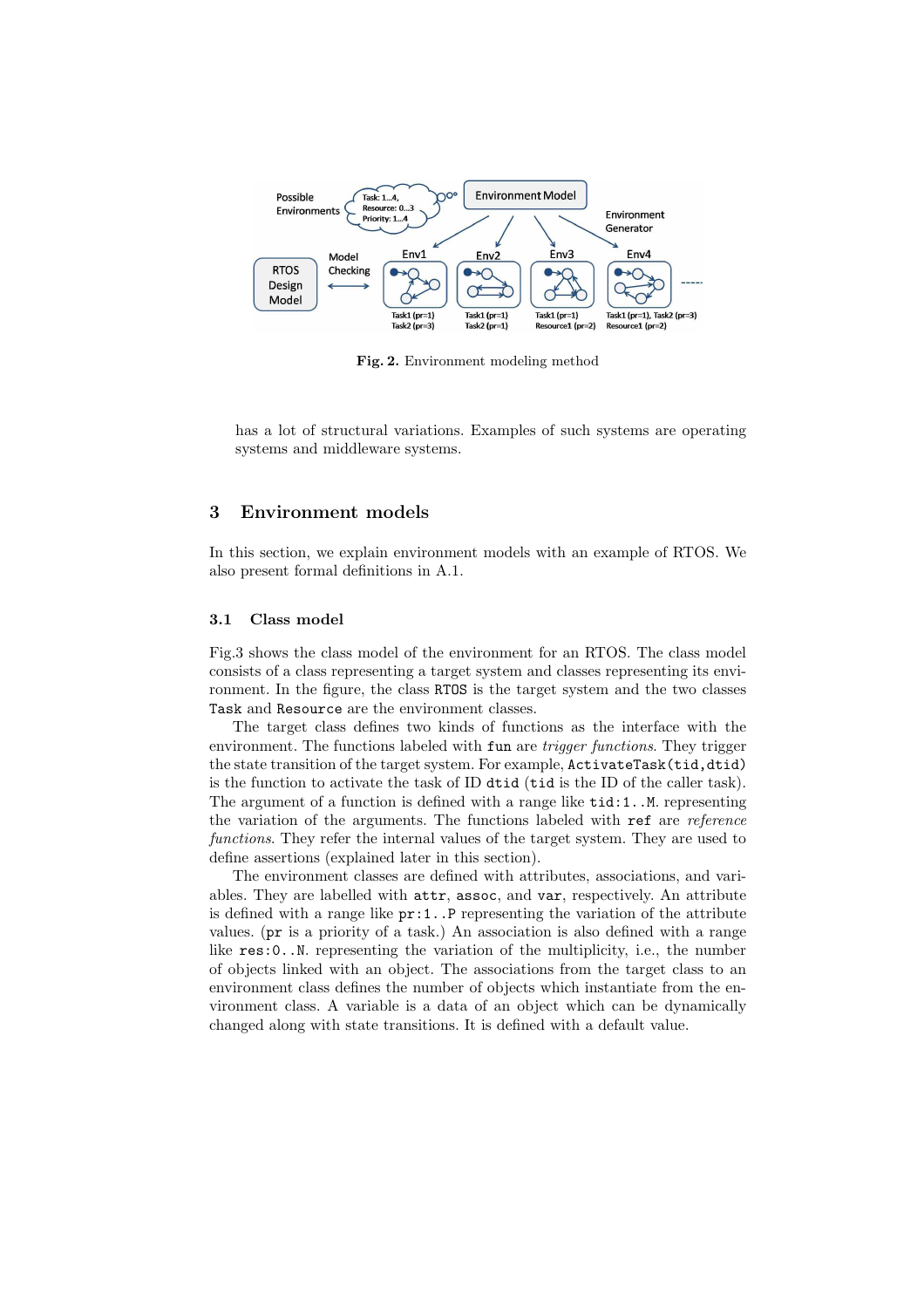

Fig. 3. The class model of an RTOS environment

Invariants can be defined for environment classes. They are written in OCL [20]. An invariant defines a constraint on the structure of objects. For example, Task defines an invariant constraining the pattern of links from a task to resources. This invariant reflects the description of the specification that a task can only acquire the resources whose priorities are equal to or higher than that of the task. The OCL expressions in our model is a subset of OCL containing the set operations and the state reference operations.

Assertions are defined for environment classes. An assertion defines a predicate which is checked in each state of objects. In an assertion, the internal values of the target system can be accessed by reference functions to define the consistency between the target system and the environment. For example, Task defines an assertion to check if the variable turn in the RTOS is equal to the identifier of the running task in the environment. It also checks that the runtime priority of a task is the same in the RTOS and the environment. The reference functions GetTurn() and GetTaskDpr() are used to obtain the value of turn and the runtime priority of the task in the RTOS.

#### 3.2 Statechart models

In statechart models, we define the state transitions of environment objects expected for the function calls of the target system. Fig.4 shows the statechart models of Task and Resource. They describe the normal execution sequences of RTOS. A transition occurs by the call of a trigger function. For example, the transition (1) is caused by ActivateTask(). The expression in [] is a guard condition described in OCL. In the model, typical expressions are defined as functions like ExRun()=Task->exists(t|t@Run).

A set of *synchronous transitions* can be attached to a transition. By synchronous transitions, we can define the transitions of other objects which occur synchronously with the transition of the self object. For example, the transition (2) defines the synchronous transition Run->Rdy : GetRun(). This means: "Along with the transition of the self object, the Task object obtained by the OCL function GetRun() (the task which is in the state Run) transits from the state Run to Rdy. Currently, asynchronous transitions are not supported.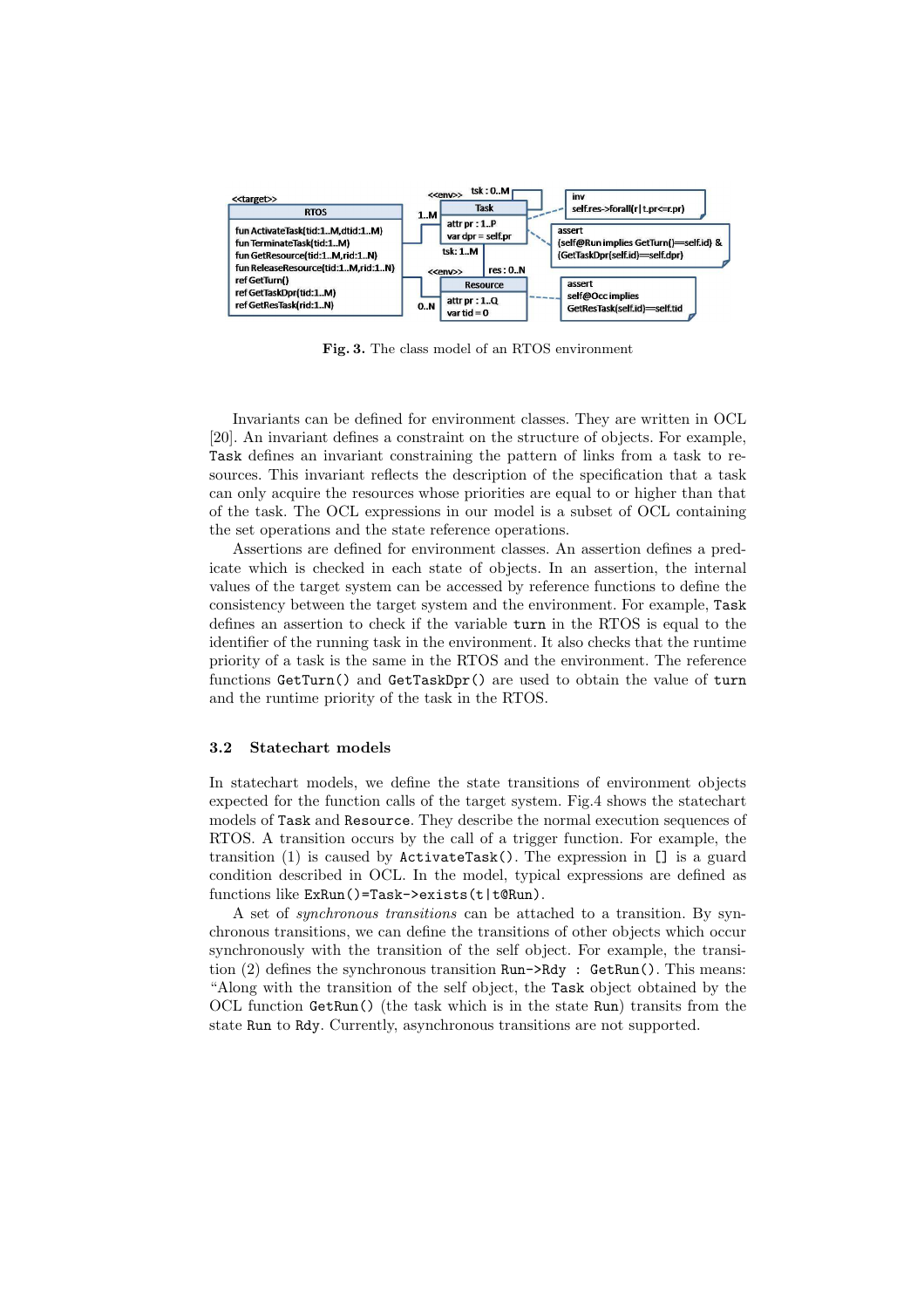

Fig. 4. The statechart model of Task (top) and Resource (bottom)

An action can be attached to a transition. It is a sequence of statements described in {} which are executed along with the transition. In an action, variables of objects are updated. For example, the transition (3) defines an action with two statements which update the variables **dpr** of a task (the runtime priority), and tid of a resource (the task ID occupying the resource), respectively.

# 4 Generation of environments

In this section, we explain the environment generation with the example. As shown in Fig. 5, it is done in three steps: (1) Generation of object graphs, (2) composition of statechart models, and (3) translation into Promela scripts. We also present formal algorithms for (1) and (2) in A.2 and A.3.

#### 4.1 Generation of object graphs

Firstly, we generate all the possible object graphs from the class model. An object graph is represented by a set of objects which instantiate from all the classes. Each object holds the values of attributes and associations. The value of an association is a set of objects with which the object links.

We generate object graphs based on a data structure called *graph counter* which represents an object graph by a vector of natural numbers. By counting up the counter, we enumerate all the variation of object graphs. Let us consider the example in Fig. 3 with  $M=2$ ,  $N=1$ ,  $P=2$ , and  $Q=2$ . The graph counter for this model consists of 8 numbers. Each of them corresponds to T1.pr (the task T1's attribute pr), T1.tsk, T1.res, T2.pr, T2.tsk, T2.res, R1.pr and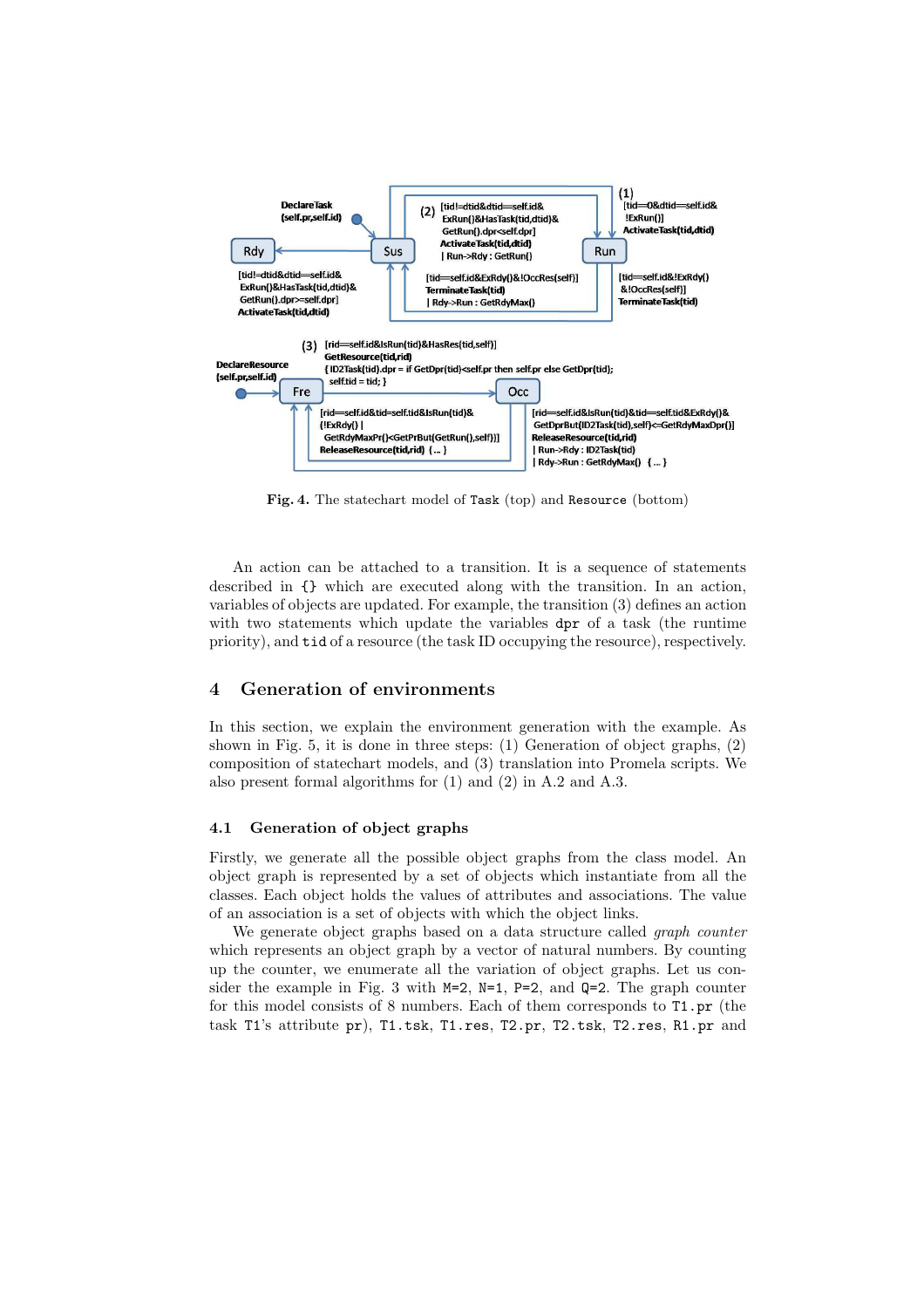

Fig. 5. Environment generation

R1.tsk, respectively. For example, the graph counter L=<2,3,1,1,4,2,2,3> represents an object graph with T1.pr=2, T1.tsk=[T2], T1.res=[], T2.pr=1, T2.tsk=[T1,T2], T2.res=[R1], R1.pr=2, and R1.tsk=[T1,T2]. L[1]=2 means that the T1.pr's value is the 2nd value of the pr's domain {1,2}. Likewise,  $\mathtt{L[2]=}3$  means that the  $\mathtt{T1.tsk}'s$  value is the 3rd value of the  $\mathtt{tsk}'s$  domain  ${[T1],[T1],[T2],[T1,T2]}$ .

To enumerate all the graphs, we start with the initial counter  $\langle 1, \ldots, 1 \rangle$  and count it up repeatedly to  $\langle 1, \ldots, 1, 2 \rangle$ , and then,  $\langle 1, \ldots, 1, 3 \rangle$ . If L[8] reached the maximum number  $3(R1.tsk's domain is  $\{[1], [2], [1,2]\}\)$ , the next count$ causes carry over. So, the next counter is  $\{1,\ldots,2,1\}$ . We repeat counting until the counter reaches the maximum value  $\leq 2, 4, 2, 2, 4, 2, 2, 3$ . Along with the counting, we translate the graph counter into an object graph and output it if it satisfies invariants.

The computation time of this algorithm increases exponentially as the multiplicities of associations increase. However, the computation space is limited to  $O((A+B) \times C)$ . (A,B,C is the number of attributes, associations, and objects.)

#### 4.2 Composition of statechart models

Next, we compose the statechart models of all objects in each object graph. The result of the composition is an LTS (Labelled Transition System) [8]. Fig.6 shows an example of an object graph and its LTS. In the LTS, each state contains the states and variables of all the objects. For example, in the initial state (A), the tasks T1 and T2 are in the state Sus and the resource R1 is in the state Fre. The variables dpr of T1 and T2 are 1 and 3, respectively. The variable tid of R1 is 0.

Transitions in statechart models are added to the LTS if their guard conditions are evaluated to true in the LTS state and the object graph. For example, the transition from  $(A)$  to  $(B)$  by the function ActivateTask(0,1) (AT(0,1)) is added because the guard condition of the transition (1) in Fig. 4 becomes true for the object T1 and the action argument  $(0,1)$  in the state  $(A)$ . If a transition has synchronous transitions, synchronized objects are obtained by evaluating the OCL expression. The synchronized objects transit along with the transition of the self object. For example, in the transition from  $(C)$  to  $(D)$  by the function ReleaseResource(1,1)  $(RR(1,1))$ , along with the self object R1 transits from Occ to Fre, the synchronized objects T1 and T2 transit from Run and Rdy to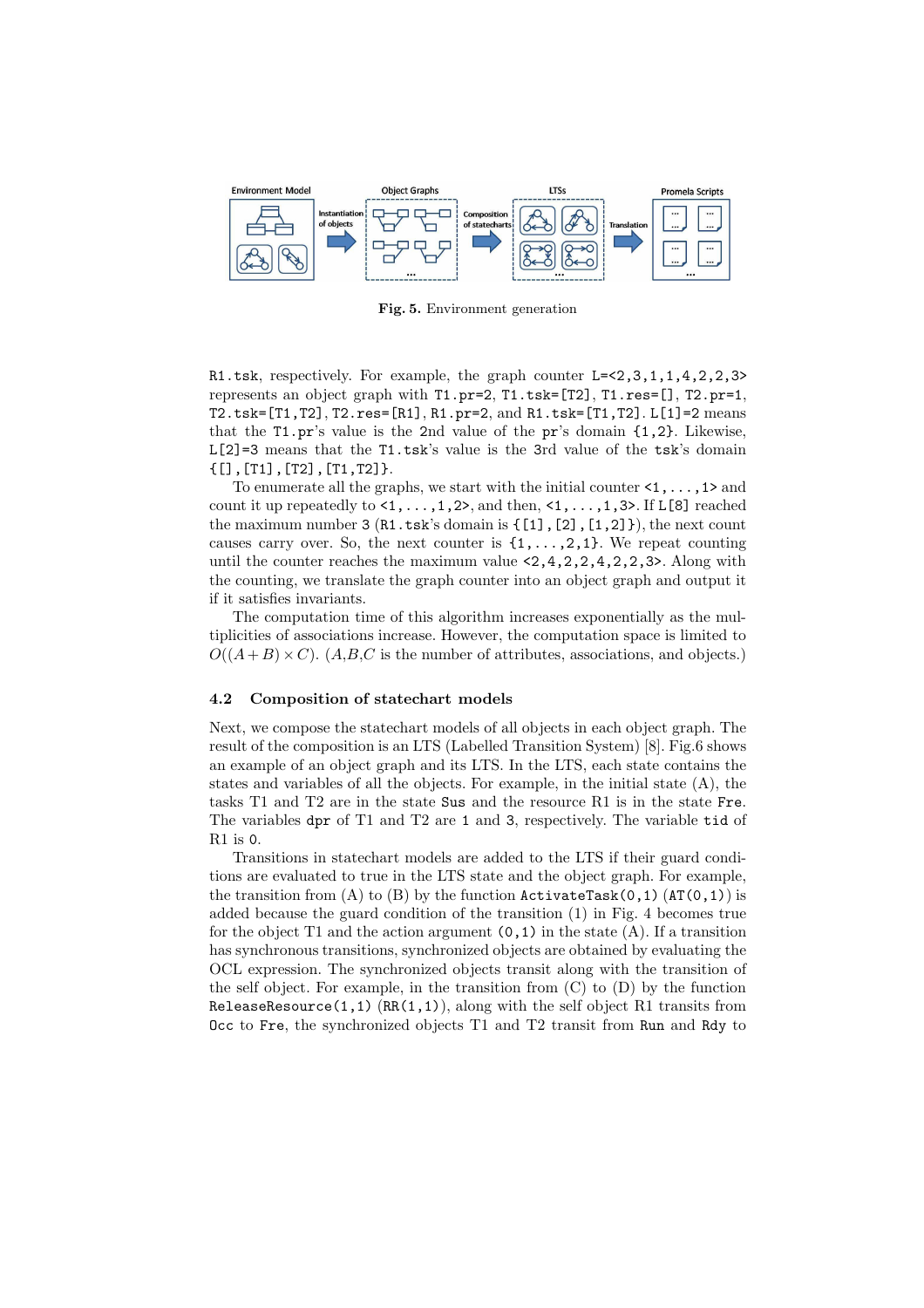

Fig. 6. An object graph and its LTS

Rdy and Run, respectively. This transition also updates the variables of T1 and R1 by executing the corresponding action.

It could be possible to translate all the statechart models directly into Promela and leave the composition to SPIN. However, we do not do so because the OCL expressions attached with the transitions are hard to express directly in Promela. So, we evaluate the OCL expressions and compose the statechart models at this point.

#### 4.3 Translation into Promela scripts

Finally, we translate each LTS into Promera script. A state of LTS contains the states and variables of all objects. In Promela, the states of objects are represented by a label and the variables of objects are represented by the variables of Promela. For example, Fig. 7 shows the Promela script corresponding to the state (D) of the LTS in Fig.6. In the script, the three states Rdy, Run, and Fre of the three objects T1, T2, and R1 are represented by the label Rdy\_Run\_Fre. The variables of the three objects are represented by the variables Task1.dpr, Task2.dpr, and Resource1.tid. These variables are checked in the guard conditions of the if-statement and updated appropriately after calling the functions TerminateTask(2) and GetResource(2,1).

The assertion is checked at the beginning of the state. It is a conjunction of the assertions of all the objects. (In this case, only the assertion of two tasks are conjuncted as the assertion of the resource is true.) The three variables ret\_GetTurn, ret\_GetTaskDpr\_1, and ret\_GetTaskDpr\_2 represent the internal values of the RTOS which are obtained by the reference functions GetTurn(), GetTaskState(1), GetTaskState(2), respectively. These variables are set to the return values of the corresponding functions in the inline function set\_ref() before the assertion check. Expressions in the assertions except for these variables are evaluated during the composition of statechart models.

#### 4.4 Environment generator

We implemented the environment generator as a command line tool which inputs an environment model as a text file and outputs all the environments as Promela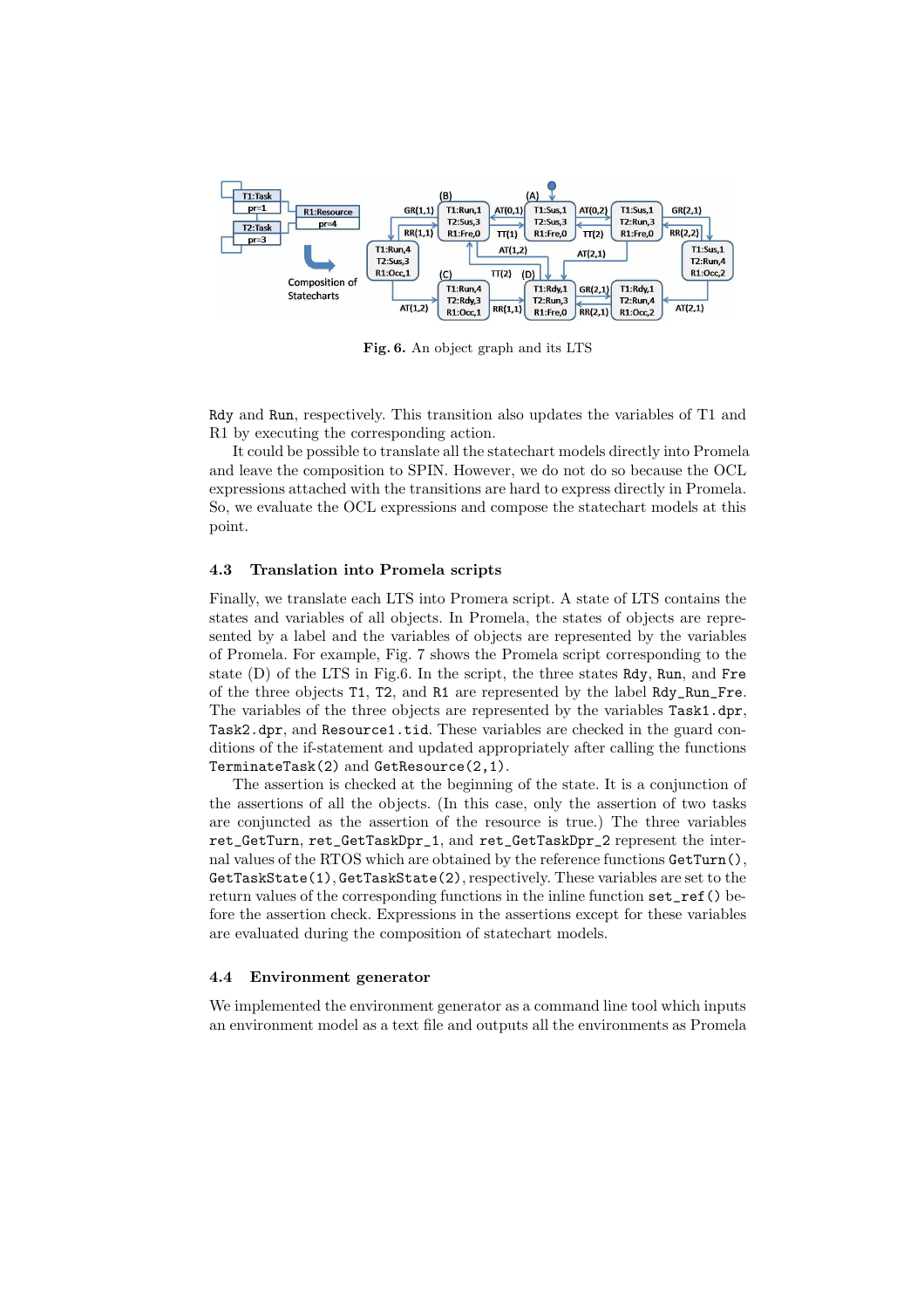```
Rdy_Run_Fre:
 set_ref();
 assert ((ret_GetTaskDpr_1==1) & \& /* Task1 */
         (ret_GetTurn==2 && ret_GetTaskDpr_2==3)); /* Task2 */
if
 :: Task1.dpr==1 && Task2.dpr==3 && Resource1.tid==0 -> TerminateTask(2);
    Task1_var.dpr=1; Task2.dpr=3; Resource1.tid=0; goto Run_Sus_Fre;
 :: Task1.dpr==1 && Task2.dpr==3 && Resource1.tid==0 -> GetResource(2,1);
    Task1.dpr=1; Task2.dpr=4; Resource1.tid=2; goto Rdy_Run_Occ;
fi;
```
Fig. 7. Promela script corresponding the state (D) in Fig. 6

files. This tool can be applied generally to any systems as long as we observe the interface between the environment model and the target system. (The Promela script of the target system must contain the inline functions corresponding to the trigger functions and reference functions in the environment model.) Fig. 8 shows the architecture of the tool. It mainly consists of three components realizing the three steps of the environment generation: the graph generator, the state composer, and the Promela translator. It also has the invariant filter for checking invariants for object graphs, and the OCL evaluator for evaluating OCL expressions.

# 5 Experiment

As an application of our method to a practical system, we conducted an experiment to verify that an RTOS design model conforms to the OSEK/VDX RTOS specification. The design model is implemented in Promela (about 1800 lines) following the approach in [2]. For the verification, we constructed the environment model based on the specification. We have presented this model partially in Fig. 3 and Fig. 4. We generated the environments by the environment generator and conducted model checking for some of them in SPIN.

# 5.1 Environment generation

Table. 1 shows the number of generated environments from the model in Fig. 3 with the constants M, N, P, and Q set to 4, i.e., tasks and resources are created up to 4 and both of them can take priorities up to 4. We generated environments by moving the number of tasks and resources from 1 to 4. In the Table. 1, T is the number of tasks and R is the number of resources. Actually, the specification does not limit the number of tasks and resources and it allows the number of priorities up to 16. In our model, however, we limited the maximum number of objects and priorities to 4 so that the environment generation can be completed within a reasonable time.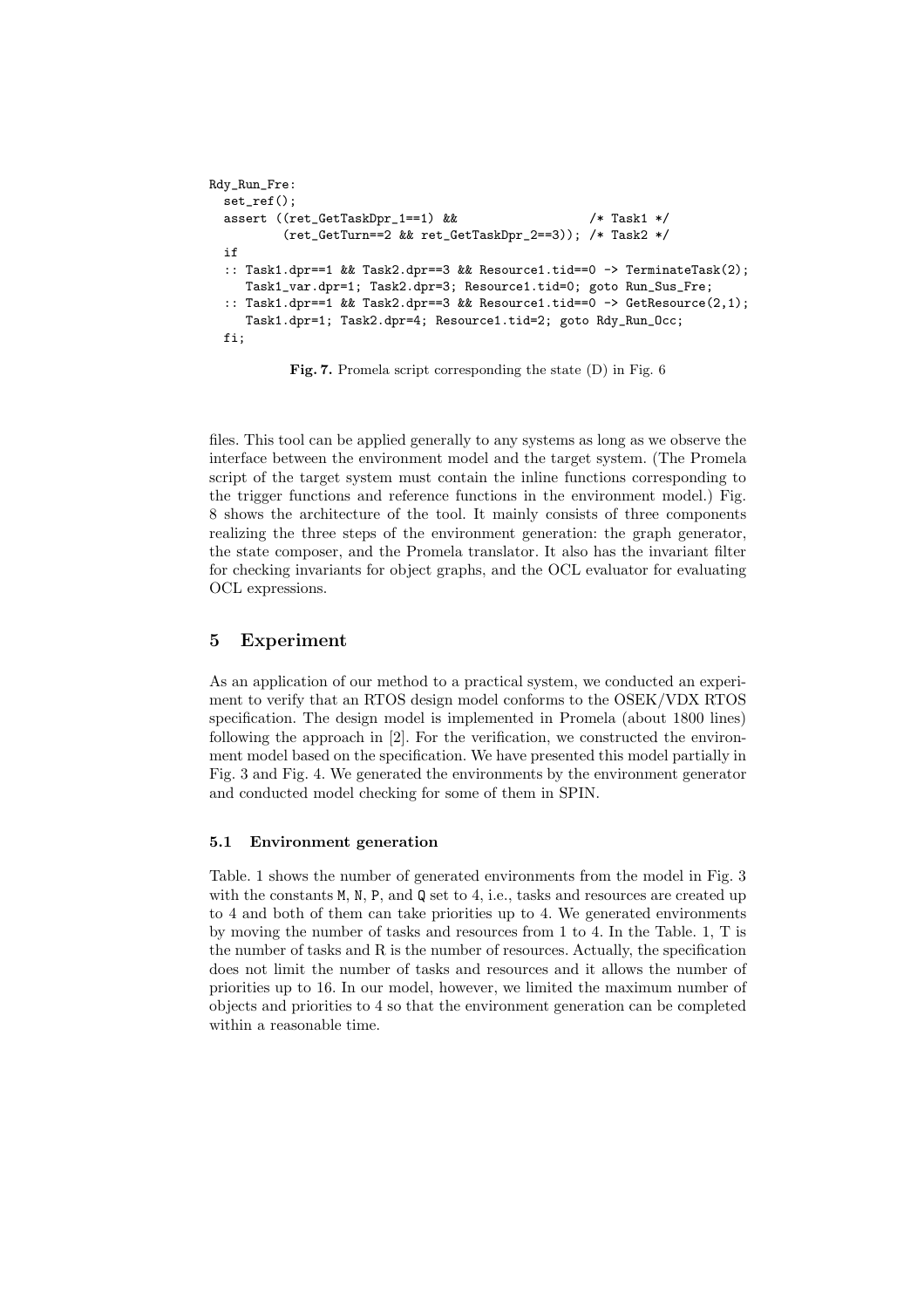

Fig. 8. Architecture of the environment generator

The first attempt to generate the environments failed because the computation time took too long. This inefficiency was attributed to the exponential growth in the number of association variations. In order to make the environment generation efficient, we removed some of the associations by heuristics. Specifically, from the three associations, i.e., Task to Task, Task to Resource, and Resource to Task, we removed the first and the third association by the following approach.

Firstly, we removed the association from Task to Task by over-approximating the environment. Originally, we included this association to define the variation of function call relationships between tasks. For example, if a task T1 has a link to a task T2, T1 can call ActivateTask() to T2, but cannot if it does not have the link. We checked this condition in the guard condition of ActivateTask(). By removing this association and the condition, we made it possible for any tasks to call the function to any tasks. This is an over-approximation of the environment, i.e., the execution paths of this modified environment retains the execution paths of the original environment. If we can prove that the assertions are satisfied in the over-approximated model, we can conclude that the assertions are also satisfied in the original model. This is because the assertions are universal properties which must be satisfied in every state of the model. Of course, the over-approximation can cause false positive errors.

Secondly, we removed the association from Resource to Task making use of an invariant. This association defines that the multiplicity from Resource to Task is at least one. As we have the association from Task to Resource, we can express the same constraint based on this association by the invariant on Resource: Task->exists(t|t.res->contains(self)). It means that for a resource (self), there exists at least one task which has a link to the resource. In fact, the number of environments does not change by this modification.

By removing the two associations, we were able to generate all the environments up to 6 objects within 10 minutes. Still, we cannot generate the environments for the cases of more than 6 objects in a reasonable time. To make the generation more scalable, we need to device an algorithm to compute the set of object graphs, which satisfy invariants, directly from the class model. To realize this, we are currently considering the use of SAT and SMT solvers [14, 4].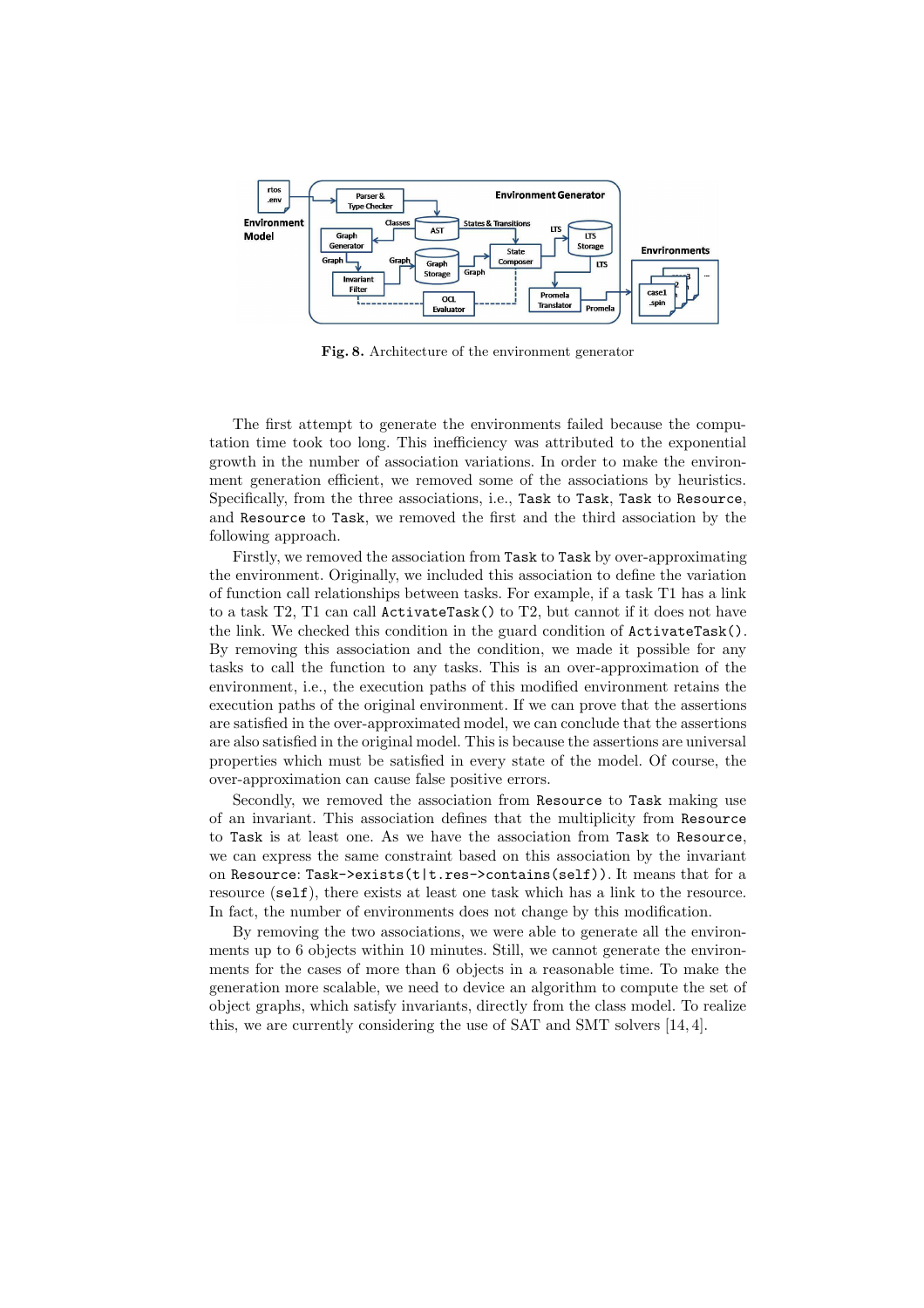| R/T |          | ٠,                    |                           |             |  |  |
|-----|----------|-----------------------|---------------------------|-------------|--|--|
| 0   | 4(0.0s)  | 6(0.1s)               | 4(0.1s)                   | 1(0.1s)     |  |  |
|     | 10(0.1s) | 40(0.3s)              | $55 \; (\overline{1.7s})$ | 26(4.5s)    |  |  |
| 2   | 10(0.1s) | 95(1.6s)              | 245(20.1s)                | 196(153.9s) |  |  |
| 3   |          | $5(0.2s)$ $100(7.1s)$ | 425 (203.8s)              | N/A         |  |  |
| 4   |          | $1(1.0s)$ 39 (67.3s)  | N/A                       | N/A         |  |  |

Table 1. The number of generated environments (CPU:2.4GHz, Memory:4.0GB)

#### 5.2 Model checking

We conducted model checking on some of the generated environments. We selected a representative environment from each case in Table. 1. For example, for the 95 cases in  $T=2$  and  $R=2$ , we selected the case No. 95/2=47. Thanks to the structural decomposition of the environment, we were able to check all of them without causing state explosion. The results of the model checking are listed in Table. 2 with the structures of object graphs.

The table shows that 6 among 17 cases were unsuccessful. All the failures were caused by assertion violations. Specifically, the runtime priority of a task was inconsistent between the environment and the RTOS. In our method, we can make use of the table to conduct difference analysis to find the source of a bug. By overlooking the table, we can see that the check fails only if there are at least two tasks. With a closer look, we can notice that the check fails only if there is at least one task which is linked with more than one resources. Based on this information, we can presume that the resource handling of the RTOS is incorrect, especially when a task tries to acquire more than one resources.

By examining the counter example traces output by SPIN, we found that the bug was contained in the function GetResource(). It is a function called from a task when the task acquires a resource. Correctly, the function must raise the runtime priority of the task to the resource priority only when the runtime priority is lower than the resource priority. (This mechanism is called ceiling priority protocol.) But the function changed the runtime priority everytime the task acquires a resource regardless of the resource priority. This bug caused the inconsistency of the runtime priority between the environment and the RTOS. (For example, if T1 first acquires R1 of priority 4 and then acquires R2 of priority 3, the environment expect the runtime priority of T1 to be 4. In the RTOS, however, it was incorrectly changed to 3.) This inconsistency occurs only when a task tries to acquire more than one resources. This result coincides with our presumption based on the difference analysis.

When model checking in SPIN, it is not always easy to pinpoint the source of the bug only from the information of the counter example traces. Our method, however, can provide additional information as a form of a table by which we can conduct difference analysis based on graph structures. This is one of the advantages of structurally decomposing the whole environment into individuals.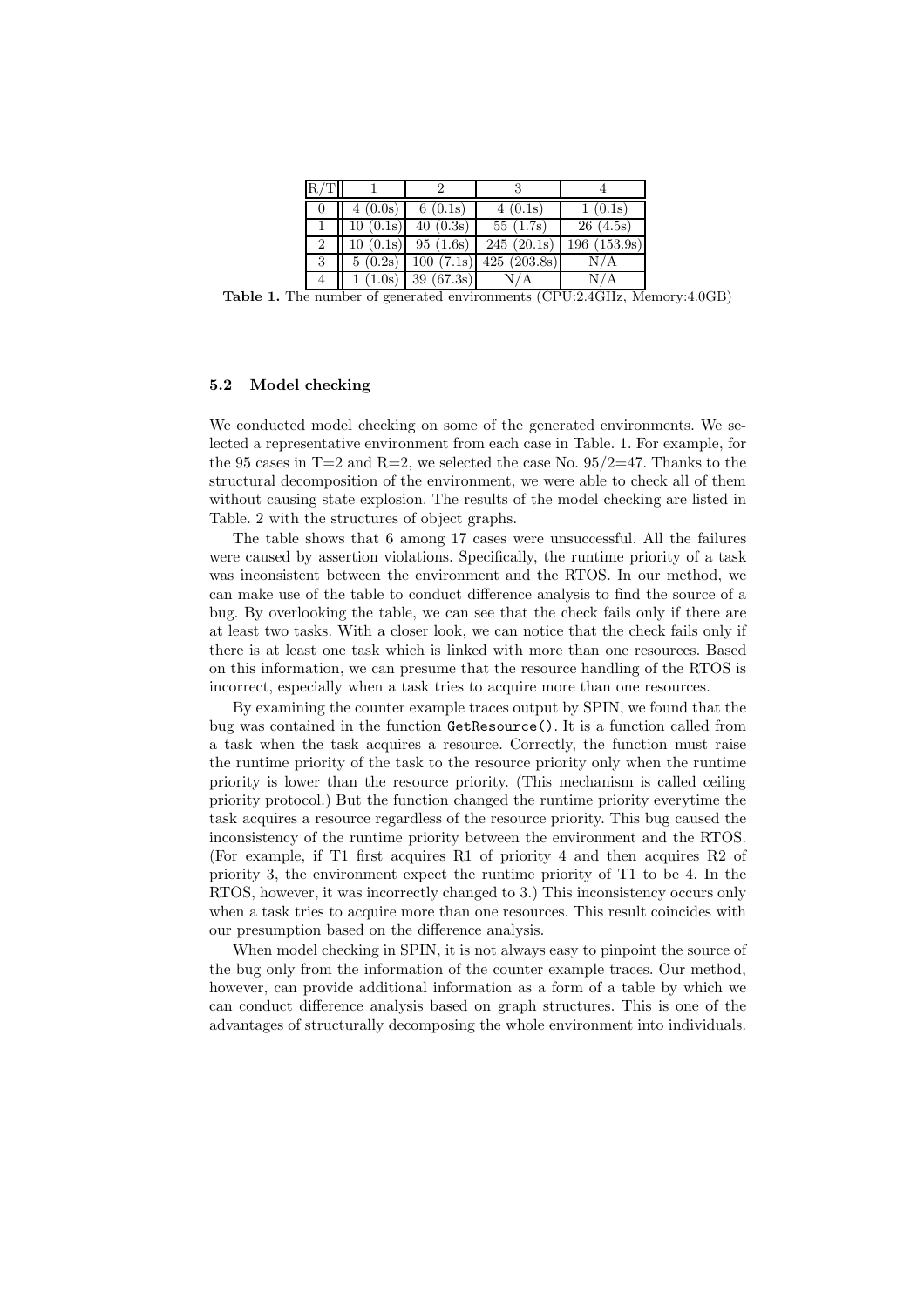| $T, R$ No.       |                | Task.pr        |                |                |                               | Task.res               |                              |                | $\overline{\text{Resource}}$ . Pr |                               |                |                | Result |          |
|------------------|----------------|----------------|----------------|----------------|-------------------------------|------------------------|------------------------------|----------------|-----------------------------------|-------------------------------|----------------|----------------|--------|----------|
|                  |                | T1             | T2             | T <sub>3</sub> | T <sub>4</sub>                | T1                     | T2                           | T3T4           |                                   | $R1$ $R2$ $R3$ $R4$           |                |                |        |          |
| 1,0              | $\overline{2}$ | $\overline{2}$ |                |                |                               |                        |                              |                |                                   |                               |                |                |        |          |
| 1,1              | 5              | $\overline{2}$ |                |                |                               | 1                      |                              |                |                                   | 3                             |                |                |        |          |
| $\overline{1,2}$ | 5              | 1              |                |                |                               | $\overline{1,2}$       |                              |                |                                   | 1                             | $\overline{4}$ |                |        | $\times$ |
| 1,3              | $\overline{2}$ | 1              |                |                |                               | [1, 2, 3]              |                              |                |                                   | 1                             | $\overline{2}$ | 4              |        | $\times$ |
| 1,4              | 1              | 1              |                |                |                               | [1, 2, 3, 4]           |                              |                |                                   | 1                             | $\overline{2}$ | 3              | 4      | $\times$ |
| 2,0              | 3              | $\overline{2}$ | 3              |                |                               |                        |                              |                |                                   |                               |                |                |        |          |
| $^{2,1}$         | 20             | 3              | 4              |                |                               | [1                     |                              |                |                                   | 4                             |                |                |        |          |
| 2,2              | 47             | $\overline{2}$ | 3              |                |                               | 1                      | $\overline{2}$               |                |                                   | $\overline{2}$                | 4              |                |        |          |
| $\overline{2,3}$ | 50             | 1              | 3              |                |                               | [1, 2, 3]              | $\left\lceil 3 \right\rceil$ |                |                                   | 1                             | 3              | 4              |        | $\times$ |
| 2,4              | 19             | 1              | $\overline{2}$ |                |                               | $\overline{[1,2,3,4]}$ | [2,3]                        |                |                                   |                               | $\overline{2}$ | 3              | 4      | $\times$ |
| 3,0              | $\overline{2}$ | 1              | $\overline{2}$ | 4              |                               |                        |                              |                |                                   |                               |                |                |        |          |
| 3,1              | 27             | 1              | $\overline{2}$ | 4              |                               | 1                      | $\left  \right $             |                |                                   | $\overline{2}$                |                |                |        |          |
| 3,2              | 122            | 1              | $\overline{2}$ | 3              |                               | 1                      |                              | $\overline{2}$ |                                   | 1                             | 3              |                |        |          |
| 3,3              | 212            | 1              | $\overline{2}$ | 3              |                               | $\overline{2}$         | $\left  \right $             | 3              |                                   | $\overline{2}$                | 3              | $\overline{4}$ |        |          |
| 4,0              | 1              | 1              | $\overline{2}$ | 3              | 4                             |                        |                              |                |                                   |                               |                |                |        |          |
| 4,1              | 13             | 1              | $\overline{2}$ | 3              | 4                             | 1                      |                              | 1              |                                   | 3                             |                |                |        |          |
| 4,2              | 98             | 1              | $\overline{2}$ | 3<br>$\sim$    | 4<br>$\overline{\phantom{a}}$ | 1<br>∽<br>ъ.           | 1                            | 2              | Ŧ                                 | 3<br>$\overline{\phantom{a}}$ | 4              |                |        | $\times$ |

Table 2. Results of model checking

# 6 Discussion

# 6.1 Coverage of environment variations

In the experiment, we set the limit of the number of tasks and resources (and also the range of priorities) to 4. This is, however, only a part of possible variations defined in the OSEK/VDX RTOS specification. As it is impossible to cover all the cases due to the computation time, we need criteria as to how far we should extend the variation of the environment model. In our experience, crucial errors concerning the behavioral logic of the system can be discovered even with a small number of objects, and the errors newly discovered by increasing the number of objects are only those concerning system boundaries (such as generating objects which exceeds the limit of an array). So, one of the criteria should be to clarify the important properties which must be satisfied by the system and cover at least the variations which can capture the satisfaction of the properties. For example, the important properties about the behavioral logic of RTOS are: (1) Without resources, the task of higher priority must be executed before that of lower priority, (2) If a task occupies multiple resources, its runtime priority is set to the maximum priority of the resources, (3) With resources, the task of higher runtime priority must be executed before that of lower runtime priority. To check these properties, we need at least 2 tasks and 2 resources, i.e., (1) requires 2 tasks, (2) requires 1 tasks and 2 resources, and (3) requires 2 tasks and 2 resources. Like this, we need to identify the necessary minimum variations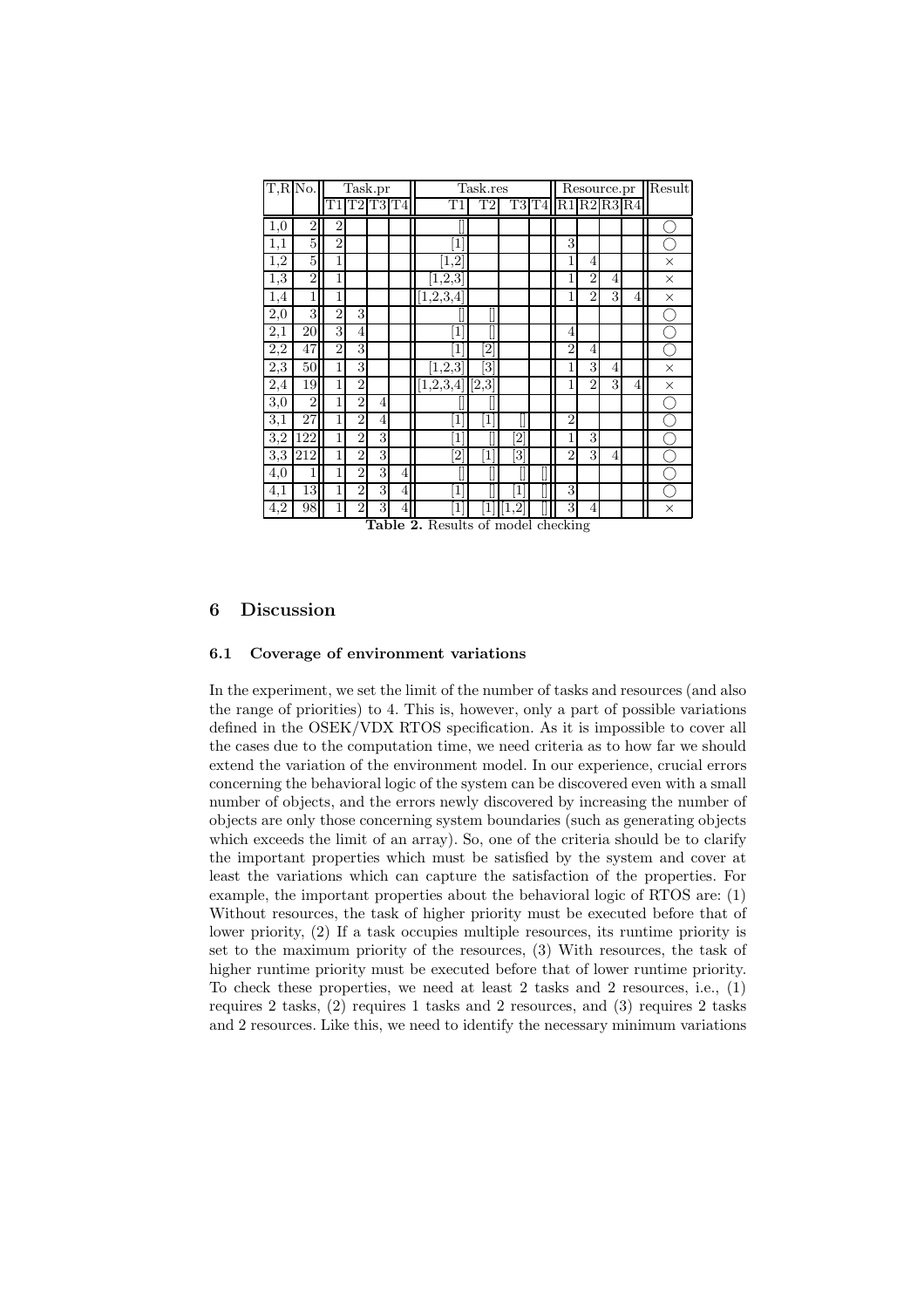depending on the properties to check and define the parameter ranges sufficiently wide to cover the variations.

Furthermore, lots of errors can be discovered even by checking some of the environments instead of checking all of the environments. In fact, we were able to discover a crucial error of the RTOS logic by checking only 17 environments among a total of more than 1200 environments. So, we consider it also effective to generate a limited number of environments from all the variations by sampling at regular intervals or completely at random. This is especially effective in the early stage of development where many easy errors are contained.

As for behavioral coverage, we further need to conduct verification for abnormal execution sequences and interrupt handling as well as the normal execution sequences which we verified in the experiment. To verify interrupt handling, we need to extend the environment model so that it can deal with multiple processes since interleavings occur between the execution of tasks and the interrupt handler.

#### 6.2 Parallelization of model checking

In order to check the large amount of generated environments efficiently, we are considering the parallelization of all the checks by distributing them on a PC cluster. Since all the environments are structurally different from each other, they can be checked independently of others. To realize this, we need to address two problems. The first one is load-balancing, i.e., how to distribute all the environments equally to each PC. For this problem, we consider it effective to distribute them based on the length of Promela files. This is because most of the time for checking an environment is occupied by the compilation of the Promela file of the environment. The second one is data-mining, i.e., how to retrieve useful information from the large amounts of check results and display it to users. For the retrieval of information, we consider it effective to store the results in a relational database. This makes it possible for us to retrieve necessary information by issuing query based on environment structures. For the display of the results, we consider it effective to make use of a table as we did in the experiment. The table gives us a birds-eye-view on all the results. This makes it visually easy for us to conduct difference analysis on the results. We further need to device a more effective way to display the table.

As well as model checking, we can also parallelize the generation of environments. As we are generating environments based on the graph counter, we can parallelize it by dividing the counter and conducting enumeration in each PC.

# 7 Related work

Many work propose methods to verify UML models in SPIN by translating statechart models into Promela [17, 7, 12, 6] Our method also applies model checking to statechart models, but our motivation is totally different from these works in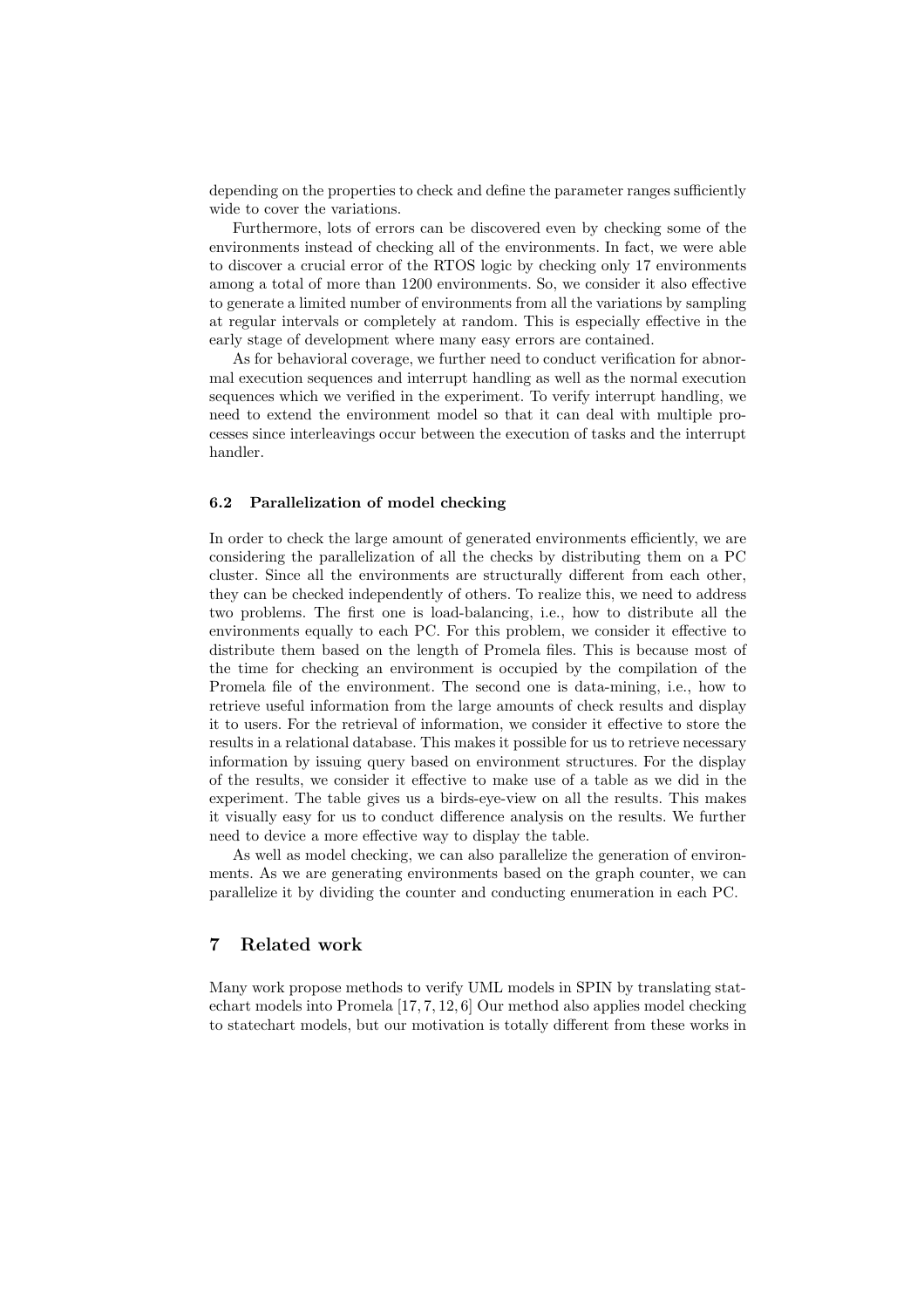that we are using statechart models for describing environments, not the target system itself.

O. Tkachuk, et al. [18] proposes Bandera Environment Generator (BEG) which automatically generates the environment for the verification of Java programs in Bandera. It has been applied to commercial software [19] and has also used as the core tool for the environment generator for web application domain [15]. In BEG, the environment is generated from the specifications of the environment written by the user, called environment assumptions, or by analyzing the programs which implements the environment. The environment assumptions are described as the sequences of the method calls in the form of regular expressions. This approach corresponds to describing a single instance of the environment model in our method. In our method, we can describe a set of the instances as a class model and automatically generate all the possible instances based on the variations in the model.

P. Parizek, et al. [10] proposes a method to verify Java components by Java PathFinder (JPF) and a protocol checker. The protocols of the components are defined by ADL (Architecture Description Language) from which the environment for the components is constructed. This method allows to describe the environment structure by ADL. Compared to this work, our method further describe t he variation of the structure using the parameters in the class model.

J. Penix, et al. [13] [11] verifies the time partitioning of DEOS RTOS by SPIN. M. Dwyer et al. [5] verifies parital systems described in Ada by translating them into SPIN. In these works, environments are obtained by filtering a universal environment with assumptions described in LTL. This approach is effective when the assumptions can be described simply, but shows weakeness when describing precise behavior of environments due to the accumulation of complex LTL assumptions. Compared to these works, we describe the specific behavior of an environment from the begining using statechart models instead of incrementally refining the universal environment by assumptions. The use of statechart models facilitates the desctiption of environements because the abstraction level is lifted to the familiar level for users.

Concerning distributed parallel model checking, J. Barnat et al. [3] developed a tool for parallel LTL model checking and reachability analysis for multi-core systems and clusters. As we explained in discussion, our method has the potential to be parallelized. Compared to this work which parallelizes search algorithms, our parallelization is based on data, i.e., we statically divide the whole environment by changing its data settings.

# 8 Conclusion

In this paper, we presented a UML-based method for modeling and generating environments for model checking embedded systems. We presented a tool to automatically generate Promela/SPIN scripts from the environment model. As an application to a practical system, we conducted a verification of an OSEK/VDX RTOS design model. In the experiment, we were able to generate sufficient varia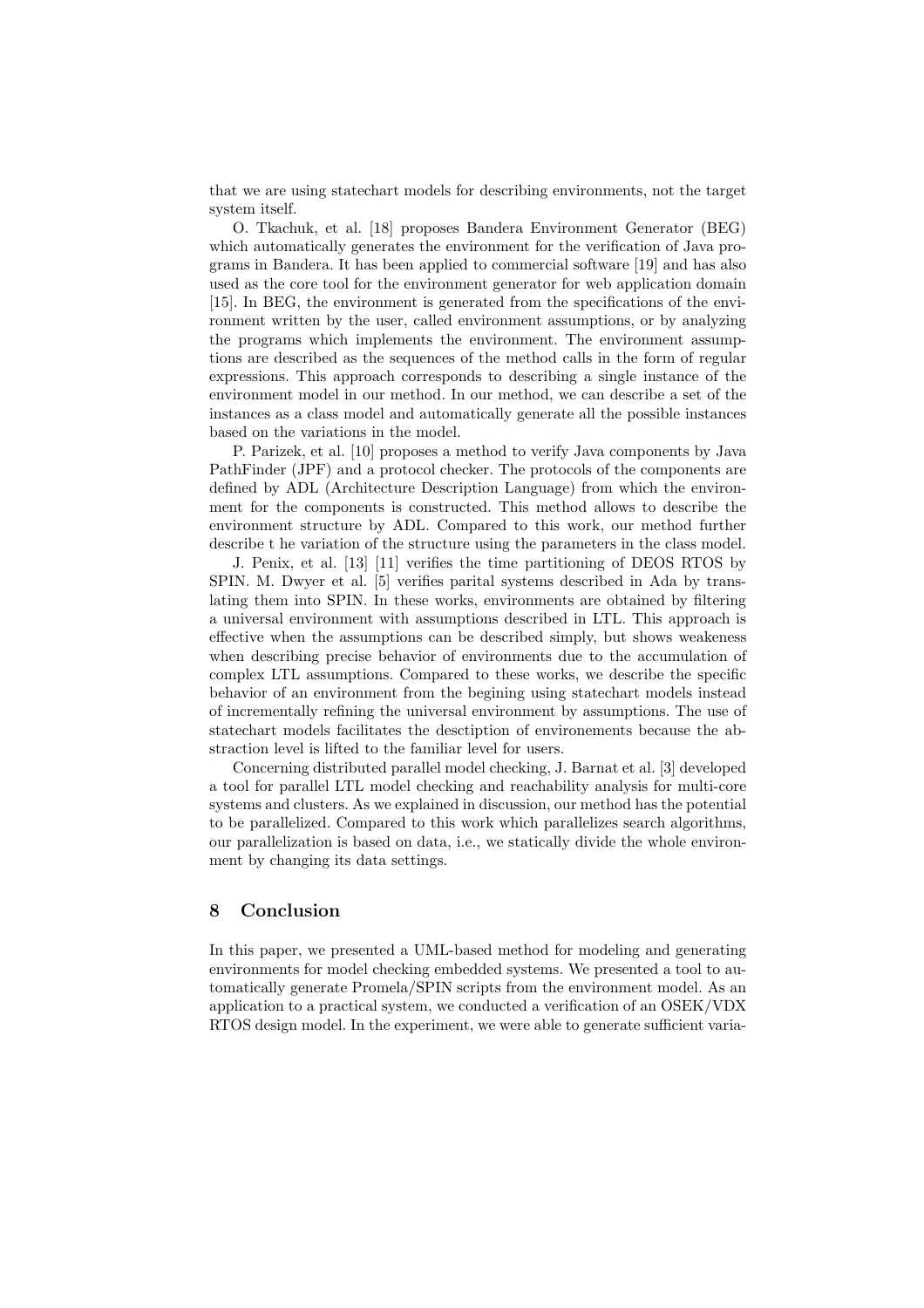tions of environments efficiently for checking crucial properties of RTOS. We also identified the effectiveness of difference analysis based on the environment structures. Future work is to develop a distributed parallel model checking framework based on our method.

## References

- 1. OSEK/VDX. http://portal.osek-vdx.org/.
- 2. Toshiaki Aoki. Model Checking Multi-Task Software on Real-Time Operating Systems. In *ISORC*, pages 551–555. IEEE Computer Society, 2008.
- 3. Jiří Barnat, Luboš Brim, and Petr Ročkai. DiVinE 2.0: High-Performance Model Checking. In *2009 International Workshop on High Performance Computational Systems Biology (HiBi 2009)*, pages 31–32. IEEE Computer Society Press, 2009.
- 4. Leonardo Mendonça de Moura, Bruno Dutertre, and Natarajan Shankar. A Tutorial on Satisfiability Modulo Theories. In Werner Damm and Holger Hermanns, editors, *CAV*, volume 4590 of *Lecture Notes in Computer Science*, pages 20–36. Springer, 2007.
- 5. Matthew B. Dwyer and Corina S. Pasareanu. Filter-Based Model Checking of Partial Systems. In *SIGSOFT FSE*, pages 189–202, 1998.
- 6. Diego Latella, Istv´an Majzik, and Mieke Massink. Automatic Verification of a Behavioural Subset of UML Statechart Diagrams Using the SPIN Model-checker. *Formal Asp. Comput.*, 11(6):637–664, 1999.
- 7. Johan Lilius, Ivan Porres, Ivan Porres Paltor, Turku Centre, and Computer Science. vUML: a Tool for Verifying UML Models. pages 255–258, 1999.
- 8. Jeff Magee and Jeff Kramer. *Concurrency: State models & Java programs*. Wiley, 1999.
- 9. OMG. Unified Modeling Language. http://www.omg.org/.
- 10. Pavel Parizek and Frantisek Plasil. Partial Verification of Software Components: Heuristics for Environment Construction. In *EUROMICRO-SEAA*, pages 75–82. IEEE Computer Society, 2007.
- 11. Corina S. Pasareanu. DEOS Kernel: Environment Modeling using LTL Assumptions. Nasa ames technical report nasa-arc-ic-2000-196, 2000.
- 12. Patrizio Pelliccione, Paola Inverardi, and Henry Muccini. CHARMY: A Framework for Designing and Verifying Architectural Specifications. *IEEE Trans. Software Eng.*, 35(3):325–346, 2009.
- 13. John Penix, Willem Visser, Seungjoon Park, Corina S. Pasareanu, Eric Engstrom, Aaron Larson, and Nicholas Weininger. Verifying Time Partitioning in the DEOS Scheduling Kernel. *Formal Methods in System Design*, 26(2):103–135, 2005.
- 14. Mukul R. Prasad, Armin Biere, and Aarti Gupta. A survey of recent advances in SAT-based formal verification. *STTT*, 7(2):156–173, 2005.
- 15. Sreeranga P. Rajan, Oksana Tkachuk, Mukul R. Prasad, Indradeep Ghosh, Nitin Goel, and Tadahiro Uehara. WEAVE: WEb Applications Validation Environment. In *ICSE Companion*, pages 101–111. IEEE, 2009.
- 16. Ranjit Jhala and Rupak Majumdar. Software model checking. *ACM Comput. Surv.*, 41(4), 2009.
- 17. Timm Schäfer, Alexander Knapp, and Stephan Merz. Model checking UML state machines and collaborations. *Electr. Notes Theor. Comput. Sci.*, 55(3), 2001.
- 18. Oksana Tkachuk, Matthew B. Dwyer, and Corina S. Pasareanu. Automated Environment Generation for Software Model Checking. In *ASE*, pages 116–129. IEEE Computer Society, 2003.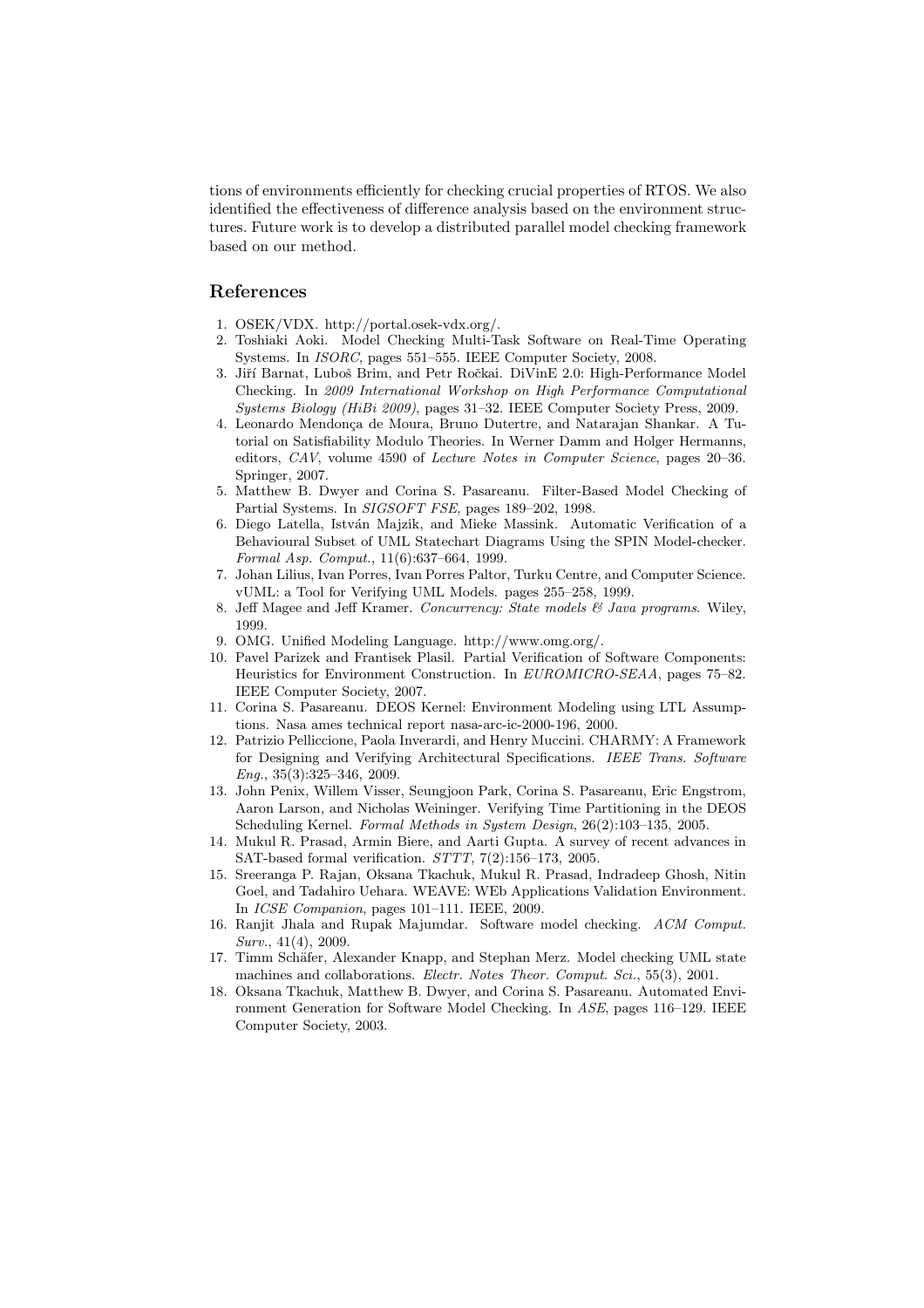- 19. Oksana Tkachuk and Sreeranga P. Rajan. Application of automated environment generation to commercial software. In Lori L. Pollock and Mauro Pezzè, editors, *ISSTA*, pages 203–214. ACM, 2006.
- 20. J. Warmer and A. Kleppe. *The Object Constraint Language: Precise Modeling with UML*. Addison-Wesley, 1999.

## A Formal definitions and algorithms

#### A.1 Environment model

Definition 1 (Environment model). *An environment model* EM *is defined as:*

$$
EM = (I, \mathcal{C}, \mathcal{S})
$$

*I is a target system.*  $C = \{C_1, C_2, ...\}$  *is the set of classes.*  $S = \{SC_1, SC_2, ...\}$  *is the set of statechart models.*

Definition 2 (Target system). *The target system* I *is defined as:*

$$
I = (Fun, Ref, Arg)
$$

*The sets* Fun *and* Ref *are the set of trigger functions and reference functions, respectively. The mapping*  $Arg: F \times 2^{Val}$  *relates a function to the domain (variation) of its argument. (For simplicity, we present the definition where a function has only one argument.) The set Val is the set of values.* 

**Definition 3 (Classes).** *The class*  $C_i \in \mathcal{C}$  *is defined as:* 

$$
C_i = (X_i, Y_i, V_i, Size_i, Dom_i, Def_i, Inv_i, Assr_i)
$$

*The sets*  $X_i$  *and*  $Y_i$  *are the sets of attributes and associations, respectively. We define the union*  $X_i \cup Y_i$  *as*  $U_i = \{u_{i1}, u_{i2}, ...\}$ *, and call them members of the class*  $C_i$ *. The set*  $V_i = \{v_{i1}, v_{i2}, ...\}$  *is the set of variables. Size<sub>i</sub>*  $\in N$  *is the number of objects which instantiate from the class. The mapping*  $Dom_i: U_i \rightarrow 2^{Val}$ *relates a member to the set of values which represents the domain (variation) of the member. We represent each element in*  $Dom_i(u_{ij})$  *as*  $d_{ijk}(k = 1, ...)$ *. The mapping*  $Def_i: V_i \to Val$  *relates a variable to its default value. We represent each element in Def<sub>i</sub>*( $v_{ij}$ ) *as e<sub>ij</sub>*. The expression  $Inv_i, Assr_i \in Exp$  *are an invariant and an assertion.* Exp *is the set of expressions (Val*  $\subset$  Exp).

In this definition, we omit the definition of multiplicities of associations. The variation of links for an association is directly defined by  $Dom_i$ .

Definition 4 (Statechart models). *Let* S *be the set of states. For the class*  $C_i$ , the statechart model  $SC_i$  is defined as:

$$
SC_i = (S_i, s_{0i}, A_i, T_i)
$$

*The set*  $S_i \subset S$  *is the set of states. The state*  $s_{0i} \in S_i$  *is the initial state. The* set  $A_i$  *is a set of actions. The set*  $T_i$  *is the set of transitions. For a transition*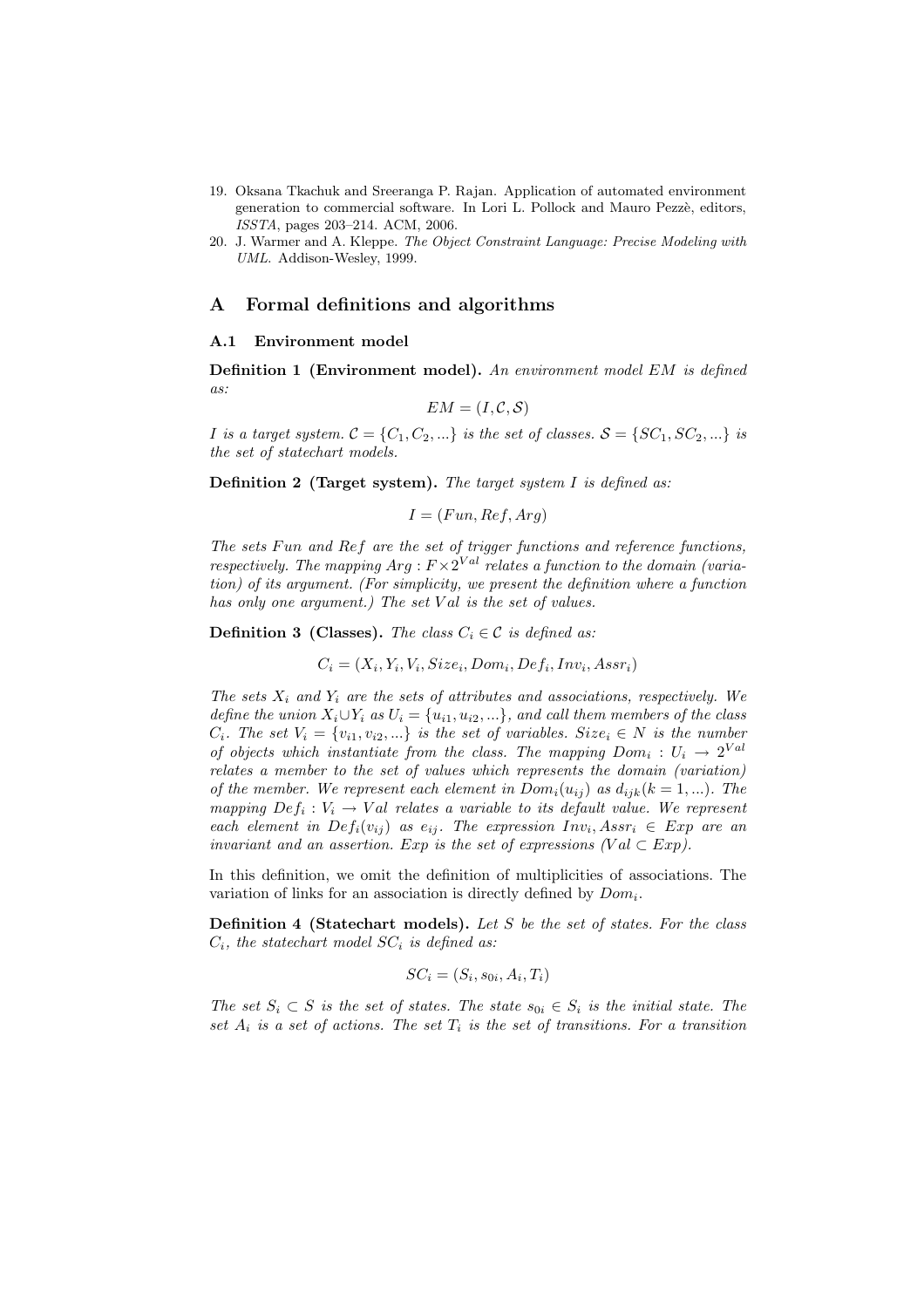$(s_1, s_2, g, f, a, st) \in T_i$ ,  $s_1, s_2 \in S_i$  are the source and destination states, respec*tively.*  $g \in Exp$  *is a guard condition.*  $f \in Fun$  *is a trigger function.*  $a \in A_i$  *is an action.* st *is the set of synchronous transitions. For a synchronous transition*  $(t_1, t_2, x) \in st$ ,  $t_1, t_2 \in S$  *are the source and destination states, respectively.*  $x \in Exp$  *is the expression representing the synchronized objects.* 

#### A.2 Generation of object graphs

**Definition 5 (Object graphs).** Let  $O_i = \{o_{i1}, o_{i2}, ...\}$  be the set of objects *which instantiate from the class*  $c_i$  ( $|O_i| = Size(c_i)$ ). Let G be the set of object *graphs. An object graph* G ∈ G *is defined as:*

$$
G = \{g_{ijk}|i = 1..|C|, j = 1..|O_i|, k = 1..|U_{ij}|\}
$$

The value  $g_{ijk}$  represents the value of the member  $u_{ik}$  of the object  $o_{ij}$ .

The set of object graphs  $G$  is computed as follows. Firstly, we define the graph counter  $Z = \langle z_1, z_2, \ldots \rangle$  as a vector of length  $M = \sum_{i=1}^{|C|} (|O_i| \times |U_i|)$ . The correspondence between object members and graph counter elements are defined by the function  $Pos(i, j, k) = (\sum_{n=1}^{i-1} |O_n| \times |U_n|) + |U_i| \times (j-1) + k$ . If  $Pos(i, j, k) = p$ ,  $z_p$  corresponds to the member  $u_{ijk}$ . For each  $z_i$ , we define its maximum value as  $Max_i$ . If  $Pos(i, j, k) = p$ ,  $Max_p$  is equal to  $|Dom(u_{ik})|$ .

Then, we define a function  $GetGraph$  which generates an object graph from the graph counter.

$$
GetGraph(Z) = (G, Z')
$$
  
where  

$$
G_{ijk} = d_{ijm} \quad (m = L[Pos(i, j, k)], i = 1..|C|, j = 1..|O_i|, k = 1..|U_i|)
$$

$$
Z' = \begin{cases} \langle z_1, ..., z_M + 1 \rangle & \text{if } z_M < Max_M \\ \langle z_1, ..., z_i + 1, 1, ..., 1 \rangle & \text{if } z_i < Max_i, z_j = Max_j \ (j = i + 1..M) \\ \langle 1, ..., 1 \rangle & \text{if } z_i = Max_i \ (i = 1..M) \end{cases}
$$

 $G$  and  $Z'$  are the generated object graph and the next graph counter, respectively. The last case of Z' means that the counter returns to  $\langle 1, ..., 1 \rangle$  when it reaches maximum. By this, we know the end of counting.

Finally, the set  $\mathcal G$  is obtained the following algorithm. In the algorithm, the mapping  $Eval_G[o] : Exp \rightarrow Val$  relates an expression to a value which is obtained by evaluating the expression in the context of a graph  $G$  and an object o.

1. Let  $\mathcal{G} = \{\}\$ and  $Z = \langle 1, ..., 1 \rangle$ .

2. Let  $(G, Z) = GetGraph(Z)$ 

3. If G satisfies invariants, i.e.,  $Eval_G[o_{ij}](Inv_i)$  is a value representing true for all i and j, let  $\mathcal{G} = \{G\} \cup \mathcal{G}$ .

4. If  $Z \neq \langle 1, ..., 1 \rangle$ , goto 2.